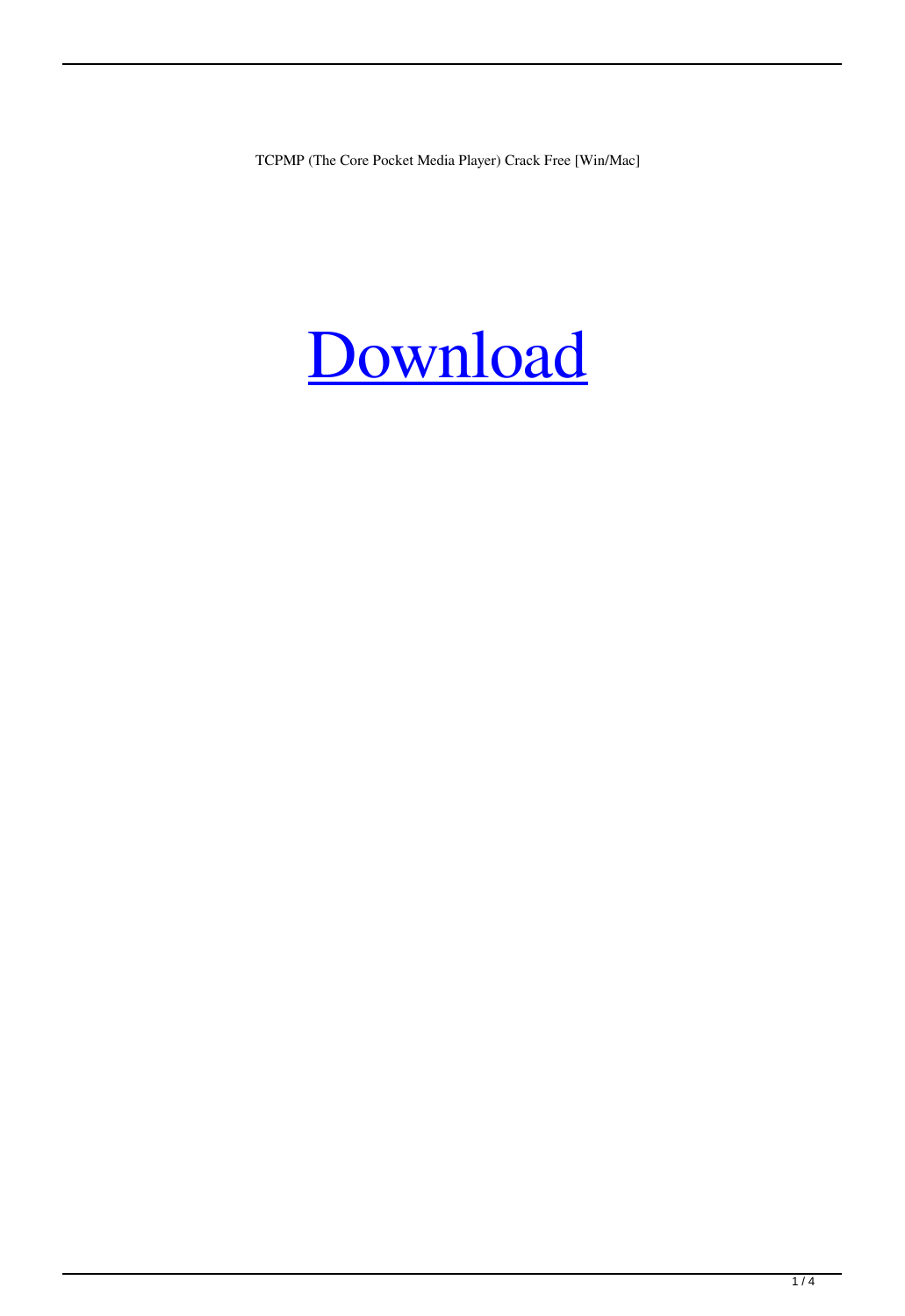### **TCPMP (The Core Pocket Media Player) Crack Download**

A very lightweight movie player for Windows that can handle audio, video and image files. Media Management Device (Me), MDPMP (Metadata Player Media Manager). It is designed to provide control for the files stored in the Metadata Device. Version 4.0. \* Supports the MP3, OGG, WAV, WMA, WAV, AIFF, FLAC, M4A, AAC, EAC and MP4 formats. The program supports Winamp, MPlayer, VLC Player, Power Player, Beep Media Player, Real Player and Windows Media Player. Media Player (MP), WMP (Windows Media Player). The program plays multimedia files, such as AVI, MPEG, WMV, DAT, ASF, OGG, WAV, WMA, MP3, MP4, FLAC, WAV, AU, VQF, IDX and MIDI. Media Player for Mac (MP-Mac), VLC Media Player. Plays back media files of various formats including MPEG, JPEG, MPEG-1, MPEG-2, MPEG-4, AAC, MP3, Ogg, WAV, MP3, WMA, WAV, FLAC, AAC, EAC, VQF, IDX, MIDI and ASF. Media Player (SP-Win), PowerPlayer. Plays back multimedia files of different formats such as AVI, MPEG, MPEG-1, MPEG-2, MPEG-4, VOB, WAV, MP3, WMA, WAV, FLAC, MP4, M4A, AAC, CELP, E-AC-3, AC-3 and MIDI. Media Player for Mac (MP-Mac), VLC Media Player. Plays back multimedia files of different formats including MPEG, JPEG, MPEG-1, MPEG-2, MPEG-4, VOB, WAV, MP3, WMA, WAV, FLAC, MP4, M4A, AAC, CELP, E-AC-3, AC-3 and MIDI. - Read statistics of your playlists - Supports MSC-BASE and MMDVM (MIDI meta data) - Smart seek function - Sniff (LAME Encoder) - HDTV/DVD (video & audio) format - MPA (ASF) and MPEG 2 Audio - Can be used as a music player - Automatically record AVCH

#### **TCPMP (The Core Pocket Media Player) Torrent Free Download 2022 [New]**

TCPMP is a powerful command-line multi-media player. It's for anyone, who wants to play more than one file at the same time. It allows you to play MP3, MP2, WMA, WAV, OGG, WAV8, AVI, VCD/SVCD, ASF, AVI, MPEG, MKV, AAC, AAC, AAC, 3GP, FLAC, FLAC, EXT, EXE, Z, HQ and HQV. You can see the playlists, choose the audio and video drivers, change the playback speed, zoom, pixel aspect ratio, play files one after another and a lot more. You can also export MP3 files. TCPMP is an application, which runs on Windows 98 SE, ME, 2000, XP and Vista. Features: Multi-file playback Multi-file functions to play one file at the same time, Configure the playback speed, enable the zoom function and automatically change the playing video format, Sound and video features will allow you to set the stereo and mono types, Can encode the audio to the mp3, 3GP, mp2, OGG, WAV8, WMA, WAV, MPEG and AAC files, Also configures the video driver to play the MPEG, VCD, MP2, ASF, AVI, OGG, AVI, WAV, FLAC, FLAC, WAV, WAV8, OGG, WAV, 3GP, MP3, MKV, MP2, MP3, OGG, VCD, VCD, 3GP, 3GP, 3GP, MP2, ASF, MPG, AVI, 3GP, AVI, FLAC, FLAC, ASF, AVI, VCD, FLAC, FLAC, VCD, FLAC, AVI, MP3, AAC, AAC, WAV8, WAV, MP3 and AAC, Also configures the sound driver to play the mp3, VCD, MP2, WMA, WAV, OGG, OGG, WAV, MPEG, MKV, MP2, VCD, OGG, WAV, WAV8, VCD, FLAC, FLAC, OGG, MP3, FLAC, FLAC, OGG, MP3, WAV, FLAC, WAV, WAV8, VCD, FLAC, a69d392a70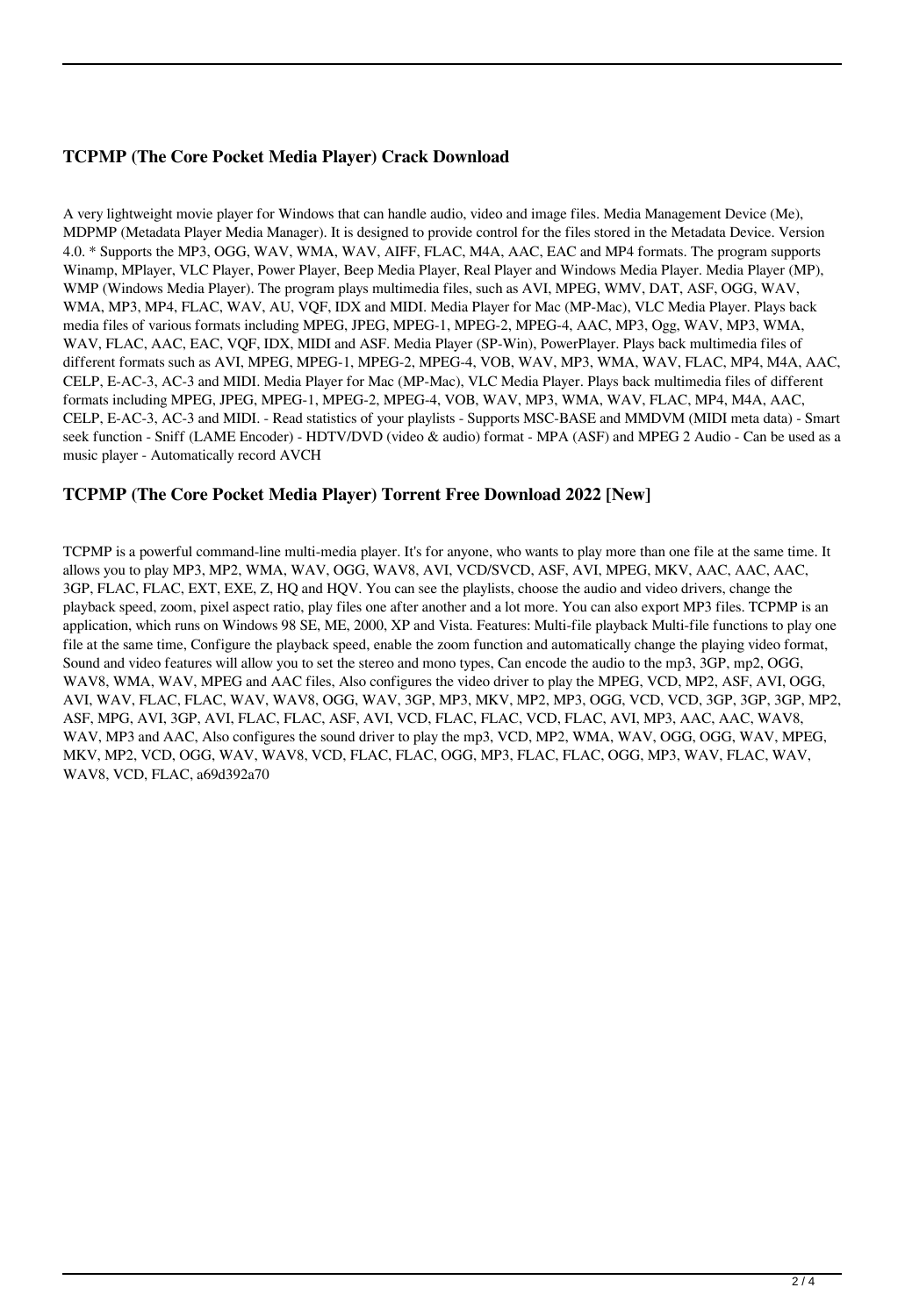## **TCPMP (The Core Pocket Media Player) Crack License Keygen Free Download [32|64bit]**

The Core Pocket Media Player is a little tool for having fun with multimedia files. It is a tiny player, but it doesn't hold back. It can play almost any multimedia format, including MP3, WAV, WMA, CDA, OGG, AVI, MPG, ASF and MOV, as well as AVI and OGG. It can also play in a loop, play songs in a loop or play a playlist. (It can also add up to 25 or more files at a time to a list.) And you can change the music files you play with the "Custom" button. You can configure many settings, but I'll just mention some of my favourites: \* The "Window" option will either display song/file information or a small window with the current file playing (I find it is best to have both). \* The "Playlist" button will allow you to create and add files to a playlist. You can load a playlist and add the same files over and over, or you can have a list of files that automatically plays. \* The "Loop" button will play the files in a loop. \* The "Stop" button will allow you to stop the playback and change the position of the file to the place where you want it. (and everything else that the "Stop" button does in other players). \* The "Custom" button will let you browse and select a song to be played. (You can have up to 25 items selected at a time). You can watch a video on YouTube, listen to a bunch of MP3 files, or even play an AVI file in a slideshow. The Core Pocket Media Player is tiny and efficient, so it's great for playing media on a variety of platforms. Features: - Video, Audio, Image - Playlists and Playlist Import - Loop (Highly recommended) - Open Source - Customize - Support Multi-Core CPUs - Main Interface in Japanese - Free download from Size: 3.7 MB (CPZ2.0) Screen Resolution Hints 1) Some features/files might not work for your system. Do not ask for help with these. 2) Some programs may give you trouble with mine. Do not ask for help with these either. S o l v e  $3 *$ 

#### **What's New In TCPMP (The Core Pocket Media Player)?**

The Core Pocket Media Player (TCPMP) is a customizable and standalone video player, allowing you to view videos, audio, and multimedia files from your PDA. TCPMP runs on most of the Pocket PC devices - it is a free and compact player and a simple menu driven program. It allows you to view videos and play audio and multimedia files. Main features: TCPMP video player supports many of video formats including DivX, WMV, Real, as well as Mpegs. It is also compatible with audio and multimedia files, such as MP3, WAV, WMA, AAC, etc. High performance even on a slow network TCPMP does not require installation, making it a portable player. With the help of video player's own cache, you can view and download media file without any problems. Multi language support The application supports many languages. You can choose from English, Spanish, Polish, Italian, Finnish and German to view and manage your media files. TCPMP file manager adds features such as file search, rating and tagging in addition to the file list. It makes TCPMP a powerful tool to view media files from your own and local PDA devices. Lightweight and easy to use To start up TCPMP, you only need to double click on the file, and you can open other media files by simply clicking on them and selecting them from the drop-down list. TCPMP (The Core Pocket Media Player) 1.0.2 - TCPMP is a powerful yet easy to use player that can play media files on Pocket PC devices like Windows CE Pocket PC and Pocket PC devices including Windows CE Pocket PC 2003. Watch movies and listen to music, not to mention photo browsing, are some of the most common activities of computer users worldwide. Since there are countless applications that can carry out all those tasks individually or all together, choosing the most appropriate ones can be a challenge. Lightweight and easy to use One of the tools that has been around for quite a while is TCPMP (The Core Pocket Media Player), a very light utility able to handle video, audio and image files. Since the software doesn't need to be installed, you can simply unpack the archive and have the program up and running on the fly. A very simple interface greets you as soon as you open TCPMP and you will immediately notice that all the commands are at hand so you can